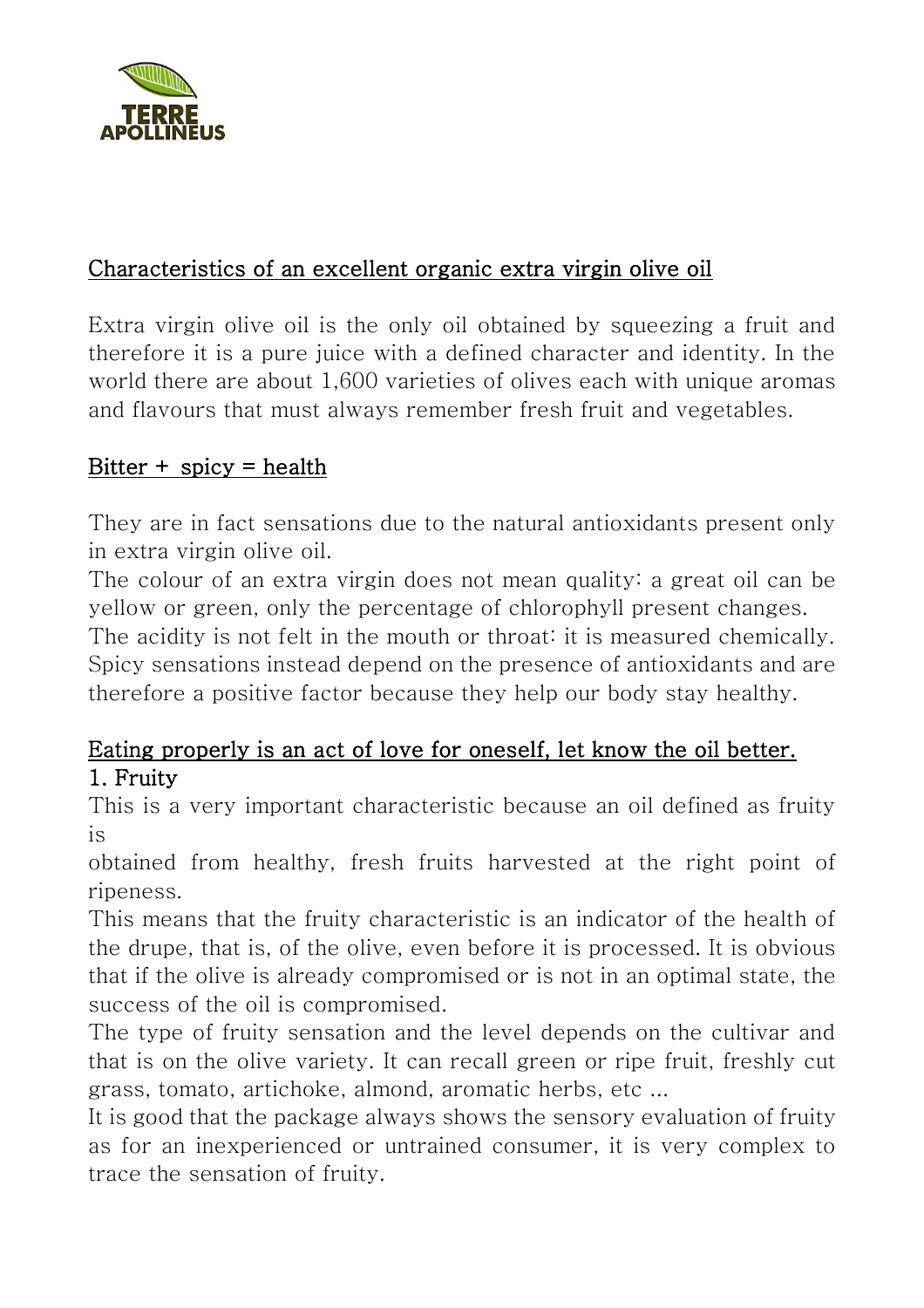

# 2. Bitter

Bitter is a sensation perceived above all by the papillae located in the central area of the tongue. The perception of bitterness is linked to the presence of complex phenolic compounds, important for:

### • the organoleptic and nutritional quality of the oil

### • the preservation of the product over time

One of the most important hydrophilic polyphenolic compounds in oil is oleuropein, with a bitter taste.

The preservation of the precious phenolic and volatile substances related to bitterness depends on countless factors such as the cultivar, the agronomic practices, the oil production process and the production area.

Unfortunately, there is little communication on the importance of "bitter" oil. For this reason, the consumer, not knowing its importance, associates the bitterness with a negative component that he tries to avoid.

The advice is to prefer oils that carry the word bitter as it not only indicates a healthier oil but also an oil that will keep better.

# 3. Spicy

Not only is bitterness perceived as a negative component, many consumers mistakenly associate that pinch in the throat, which is the typical spicy sensation present in different intensities in all quality extra virgin olive oils, with acidity, confusing the latter with one of the most important and valuable organoleptic characteristics of extra virgin olive oil which is precisely the spicy.

Both of these characteristics are precious because they indicate oils with a high content of polyphenols, which are very important for both prolongation the shelf life of the product, both for its health properties.

One of the most important hydrophilic polyphenolic compounds is oleocanthal, with a spicy taste. Spicy is a sensation that the consumer can perceive more easily than fruity. For this reason, by tasting it, you can verify the quality of the oil you are going to buy.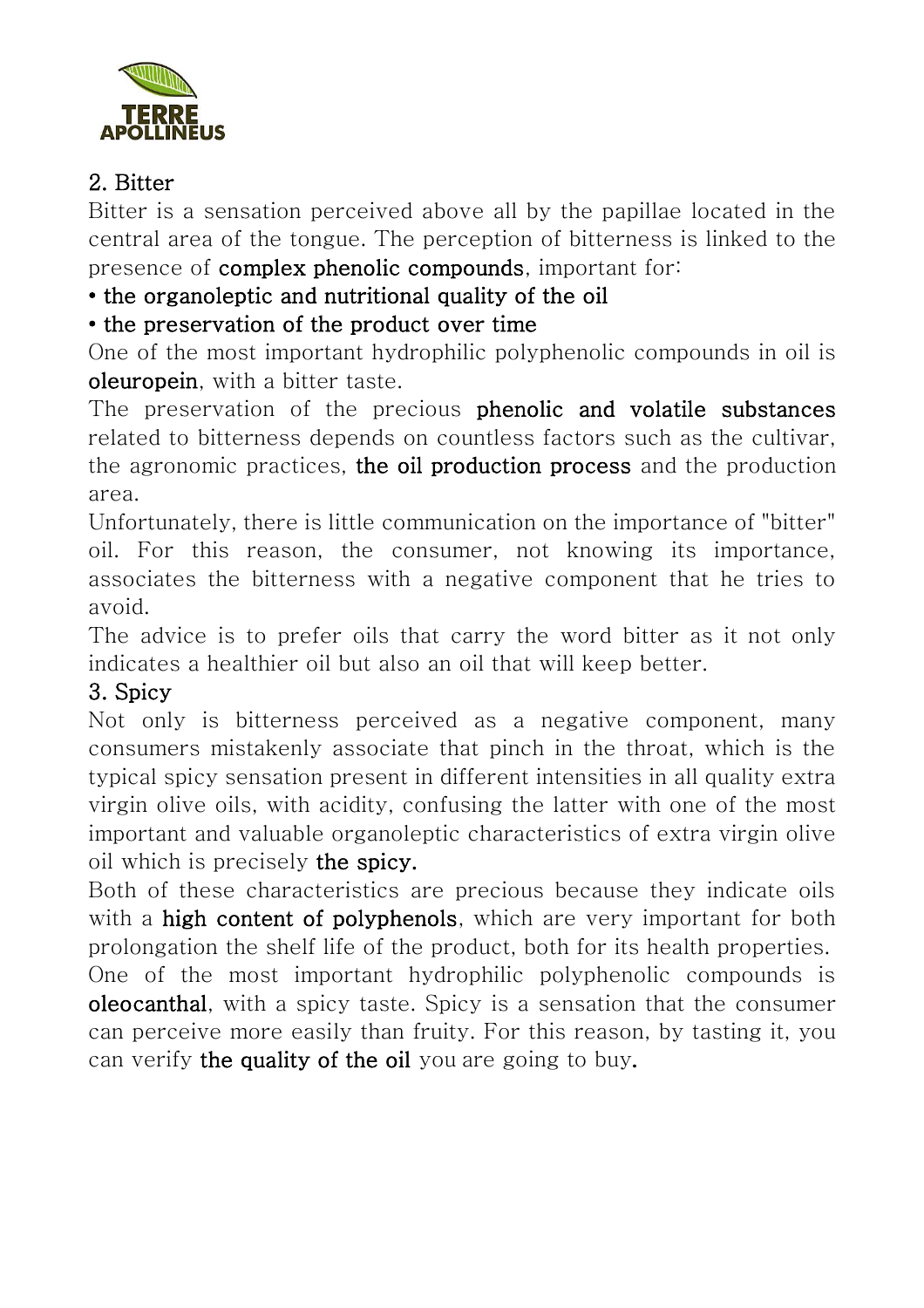

# 4. High content of Polyphenols

Polyphenols are natural molecules found in some foods. Are very important for human health and product quality.

Extra virgin olive oil is the only vegetable fats rich in polyphenols, the most important are hydroxytyrosol, oleuropein and oleocanthal.

Among the health properties of polyphenols we find the following:

- antioxidant
- antiallergic
- antiviral
- anti-inflammatory antibacterial

Among the qualitative properties of polyphenols we find the increase in shelf life. These components of the oil defend it from oxidative damage to ensure that the oil does not become rancid. But beware, polyphenols are sensitive to light and temperature. For this reason, it is not enough to buy an oil with a high polyphenol value but you also need to know how to store it properly.

The polyphenol content varies according to the variety of the cultivar, in fact there are varieties of olives that are naturally rich in them. But be careful, if for example the climatic conditions, the area, the agronomic techniques and the production process are not the right ones, the quantity of polyphenols risks to be compromised.

Many studies show the correlation between high polyphenol value and bitter and spicy oil. We reiterate once again that the indication of bitter and spicy, are some of the factors that can guide the consumer to choose a good extra virgin olive oil.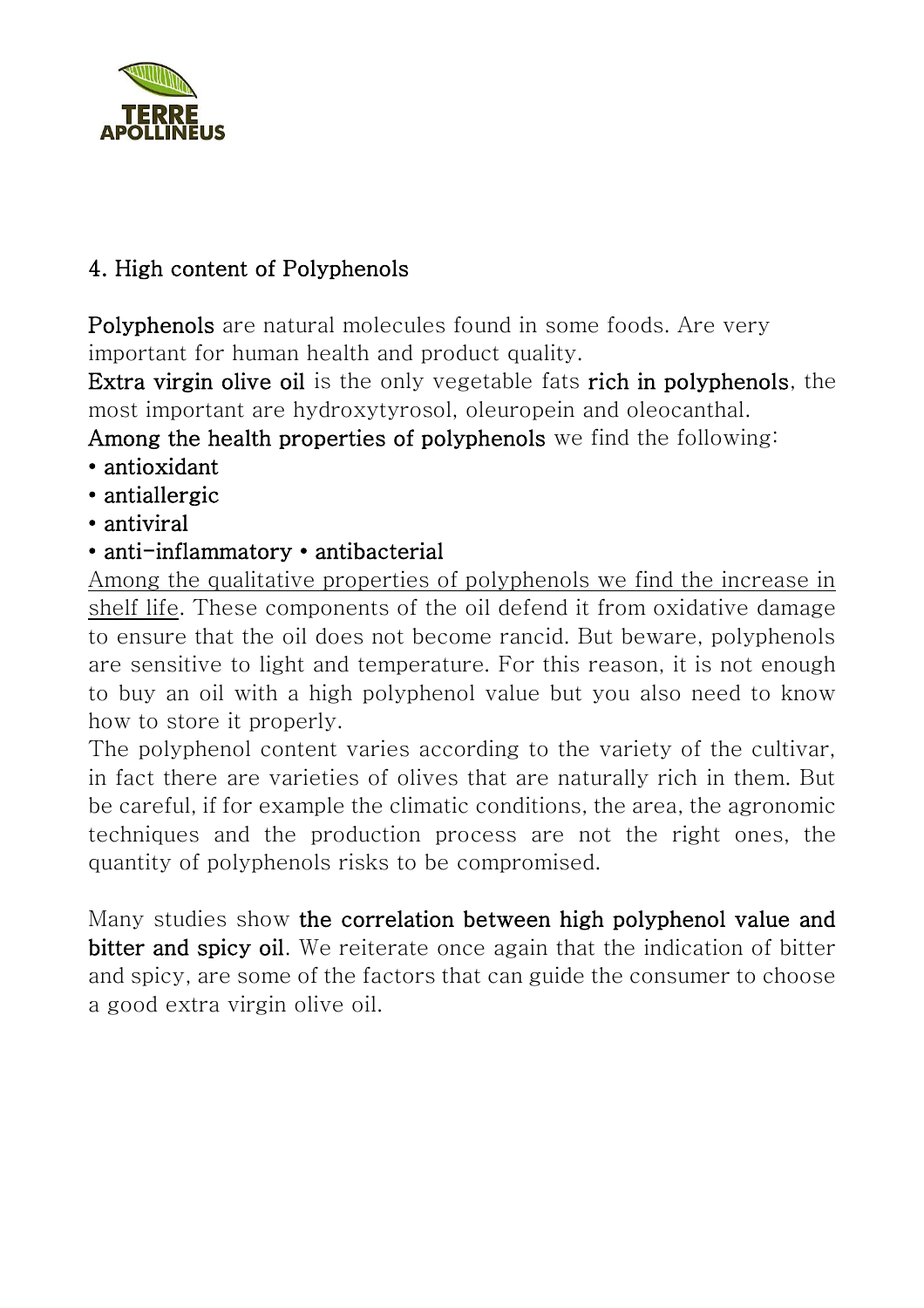

## 5. Low number of peroxides

As mentioned previously, **peroxides** are generated when the oil comes into contact with oxygen, in fact the peroxides represent the degree of oxidation of the oil. This indicator is very important for the quality of extra virgin olive oil.

In a high-quality extra virgin, obtained from healthy and pressed olives within a few hours of harvesting with adequate extraction techniques, this value can be contained within 4/6 meq active O2 / kg. The lower this value, the better the product will be preserved over time and the possibility of the appearance of rancidity will be delayed.

When choosing, it is necessary to prefer oils with a lower number of peroxides even if this value, which is not mandatory by law, is not generally indicated on the label. In conclusion, since it is not always possible to know the value of peroxides, it is good to prevent by properly storing the extra virgin olive oil.

### 6. Low Acidity

98% extra virgin olive oil is made up of fats, in turn made up of fatty acids, including **oleic acid**. During the oil production process, fats can break down and release some fatty acids. It is precisely the amount of free oleic acid that is measured to determine the acidity. In fact, a high acidity compromises the quality of the oil.

It must be pointed out that a high acidity value is not bad for health but compromises all the beneficial properties that the precious oleic acid would bring. By law, an oil, to be defined extra virgin, must have an acidity not exceeding 0.8g per 100g of product, but a very high-quality oil normally values are between 0.1 and 0.2 acidity.

Very low acidity  $(0.1 - 0.2$  gr in 100 gr. Oil) means oil obtained from healthy olives that are harvested at the right degree of ripeness trying not to cause damage or injury to the fruit, which are stored in the best way and for the shortest possible time (maximum 8 hours for organic) before being processed in the mill so that the cellular integrity of the drupe (fruit) is safeguarded.

Unfortunately, as with peroxides, acidity is not perceptible on the palate or smell but can only be measured by chemical analysis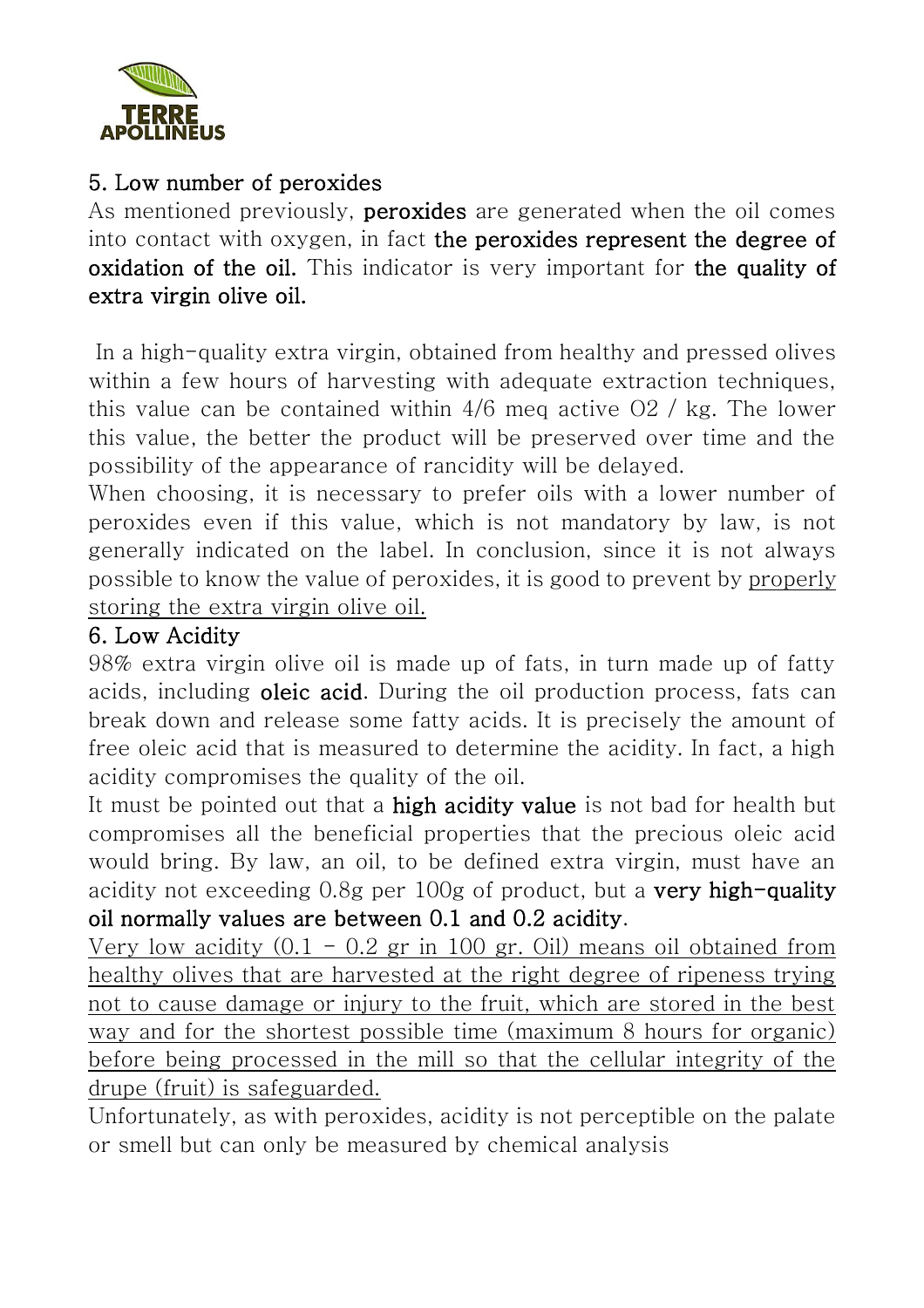

Oleic acid makes up most of the fats contained in extra virgin olive oil. In fact, extra virgin olive oil is, among all vegetable oils, the one most rich in oleic acid. This good fat has the following characteristics:

• if taken in the right quantities it has many properties that are precious for health

• preserves the conservation of the oil

• in the kitchen it makes it more stable at high temperatures

# 7. Cold Extraction

A consumer should always buy cold pressed oil, as this feature is one of the oil quality indicators. An extra virgin olive oil is cold extracted if the extraction process takes place at temperatures below 27 ° C.

If the oil is extracted hot, that is, with temperatures above 28 ° C, the organoleptic and nutritional qualities can even halve. The phenolic content and the aromatic components are altered with increasing temperature. Bioactive compounds, polyphenols, tocopherols and aromatic components, representing the quality of the product, would be lost.

The question arises spontaneously: why are there oils that are not extracted at the right temperatures? The answer is simple, as the temperature increases, the yield of the product increases.

Unfortunately, even the indication "Cold Extracted" can only be affixed on a voluntary basis on the label and is not mandatory. The advice is therefore to prefer products that have "first cold pressing" or "cold extracted" on the label.

# How to store Terre Apollineus Organic EVO oil

Extra virgin olive oil is very sensitive to **light**: choose oils in dark bottles to protect it from photo-oxidation.

Keep the oil cool: 14 to 21 degrees is the perfect **temperature**. When cooking, do not keep the oil near the stove.

The oil is very sensitive to **oxygen**: it is good practice to close the bottle, after each use because oxygen destroys the quality.

Always check the year of production.